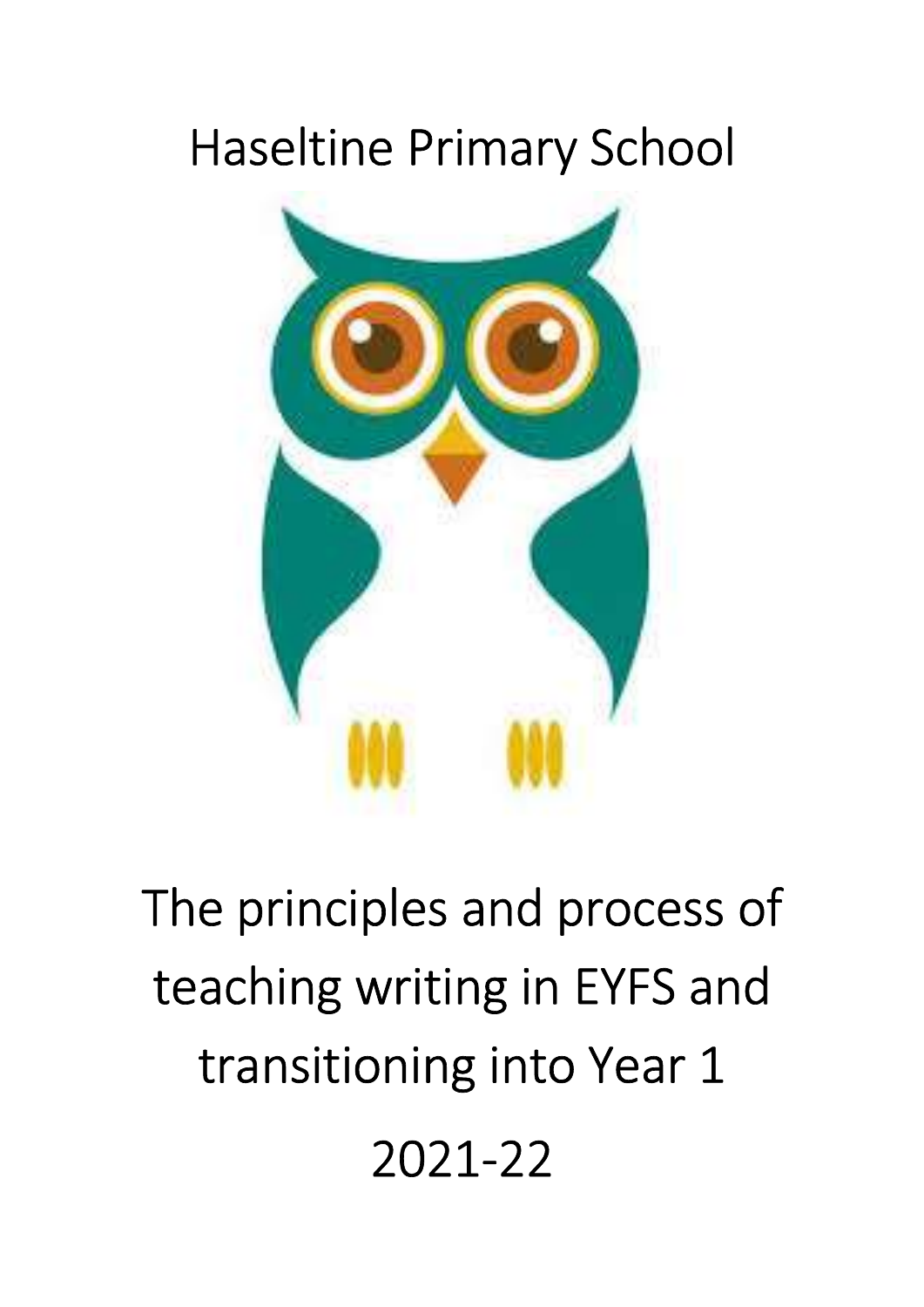

The principles and process of teaching writing in EYFS and transitioning into Year 1

### 2021-22

The goal for teachers at Haseltine is to enable our children to become eloquent, passionate and creative authors who have the reader in mind when writing and can communicate their ideas clearly.

When teaching early writing skills, we know that before they put anything onto paper they need to:

- $\Rightarrow$  Develop their speech and language skills to be able to put their thoughts into words
- $\Rightarrow$  Have exciting experiences that they want to communicate to others
- $\Rightarrow$  Be exposed to quality texts that enable them to develop their imaginations and their own ideas
- $\Rightarrow$  See writing in lots of different forms, for a variety of purposes

#### The Principles

We ensure that we follow the 'oral -> word -> sentence model' so that children are given the opportunity to generate ideas and orally rehearse what they want to say. They then use their taught phonic knowledge to express this through sounds and words, before finally beginning to form sentences. This is all supported by the development of gross and fine motor skills. We develop these skills throughout the EYFS by:

- Building our curriculum around quality texts that give the children oral structures that our repeated and rehearsed. This enables them hear new vocabulary and see creative writing in practice and to use these structures to develop their own speech and imaginations.
- Following children's interests to give them ownership of their learning, which in turns deepens their passions and desire to communicate their ideas.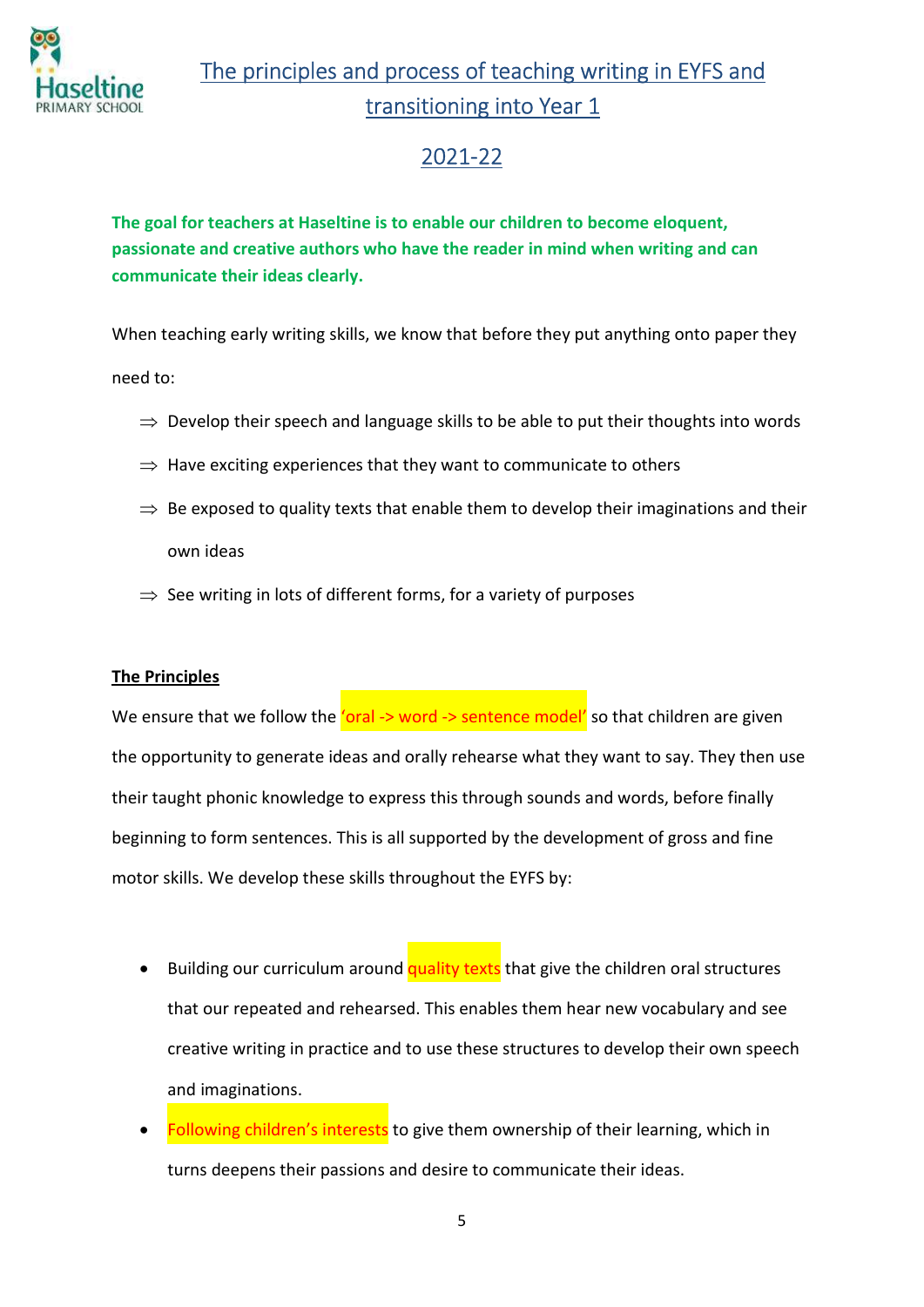

# The principles and process of teaching writing in EYFS and transitioning into Year 1

# 2021-22

- Utilise aspects of the Helicopter Stories programme so that children are given opportunities to develop their own stories orally and then see them come to life.
- **Ensure that we are regularly returning to personal experiences** and using these within our writing, for example providing pictures to remind the children of things that they have done and encouraging them to write captions and sentences about these pictures.
- Provide opportunities to write in all areas of the curriculum so that children can express themselves through a variety of media at any time of day.
- Teach daily synthetic phonics, following the Letters and Sounds model, to ensure that children work through from Phase  $1 - 6$  and are taught to apply these skills independently within their writing. When children begin to record in their own English books in Year 1, the KS1 marking policy should be applied and phonic errors or successes should be recognised.
- Model and share writing continually, during whole class learning, adult-led activities and within the continuous provision so that children are seeing meaningful marks all the time.
- We also recognise and celebrate effort that children put into their writing, ensuring that they know why they have been successful when feeding back verbally to them.

**The 3 stage process** (within the EYFS/transition phase of year 1, this isn't necessarily consecutive and works on a week by week timescale, rather than across a half term):

| 1 Immersion       |                                                                                                                           |
|-------------------|---------------------------------------------------------------------------------------------------------------------------|
| a) in the subject | Within the continuous provision in the<br>classroom; through discussions;<br>opportunities to role play; trips; immersion |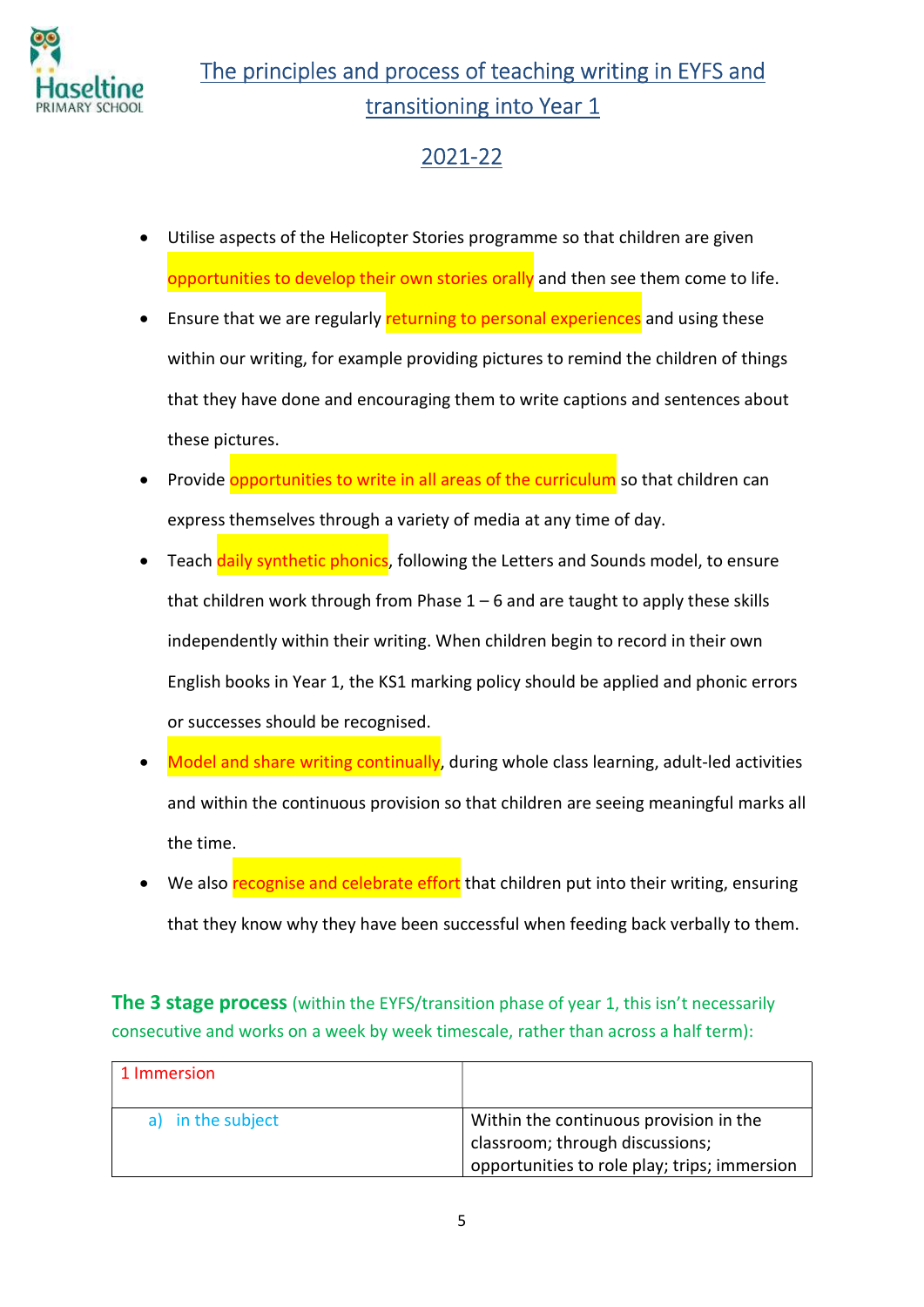

The principles and process of teaching writing in EYFS and

transitioning into Year 1

## 2021-22

|                                                                       | days and exposure to texts of similar<br>themes and styles.                                                                                                                                                                                                                                                                                               |
|-----------------------------------------------------------------------|-----------------------------------------------------------------------------------------------------------------------------------------------------------------------------------------------------------------------------------------------------------------------------------------------------------------------------------------------------------|
| b) in the text                                                        | provide ample opportunities to read,<br>examine & discuss core texts to build<br>familiarity with vocabulary, tone, style &<br>layout, and all the features of the<br>form/genre.                                                                                                                                                                         |
| explicit immersion in the grammar<br>C)<br>(within a simple sentence) | give the children opportunities to examine<br>& identify grammar and to practise using<br>this in their learning. Teachers can use the<br>whole class phonics and English sessions to<br>model use of punctuation within sentence<br>formation. This will also be returned to<br>within verbal feedback and marking of<br>learning.                       |
| 2 Early synthesis of learning and shorter                             |                                                                                                                                                                                                                                                                                                                                                           |
| writing opportunities                                                 |                                                                                                                                                                                                                                                                                                                                                           |
| modelled and shared writing<br>$\overline{\phantom{0}}$               | Detailed teacher AfL at this stage is crucial                                                                                                                                                                                                                                                                                                             |
| adult supported group activities<br>$\overline{\phantom{0}}$          | - what skills/knowledge are the children                                                                                                                                                                                                                                                                                                                  |
| oral -> word -> sentence level                                        | employing confidently? What needs to be                                                                                                                                                                                                                                                                                                                   |
| child initiated writing opportunities                                 | reinforced? Who needs scaffolding, who<br>needs further challenge?                                                                                                                                                                                                                                                                                        |
|                                                                       | This is when children should be familiar<br>with any core texts and with the given text<br>type. The writing that is shared and<br>modelled should feed directly into the<br>learning objectives for the week (e.g.<br>working towards writing a simple<br>description - children should be given<br>opportunities to generate appropriate<br>adjectives) |
| 3 Final outcome                                                       |                                                                                                                                                                                                                                                                                                                                                           |
| 'Exciting Writing' in Reception                                       | The children should be encouraged to use                                                                                                                                                                                                                                                                                                                  |
| Weekly writing outcomes in Year 1                                     | their best handwriting when recording for<br>their folders/books. This learning will                                                                                                                                                                                                                                                                      |
|                                                                       | enable them to become more independent                                                                                                                                                                                                                                                                                                                    |
|                                                                       | when recording their own ideas. The                                                                                                                                                                                                                                                                                                                       |
|                                                                       | children should be given opportunities to                                                                                                                                                                                                                                                                                                                 |
|                                                                       | apply the skills they have learnt across the<br>week.                                                                                                                                                                                                                                                                                                     |